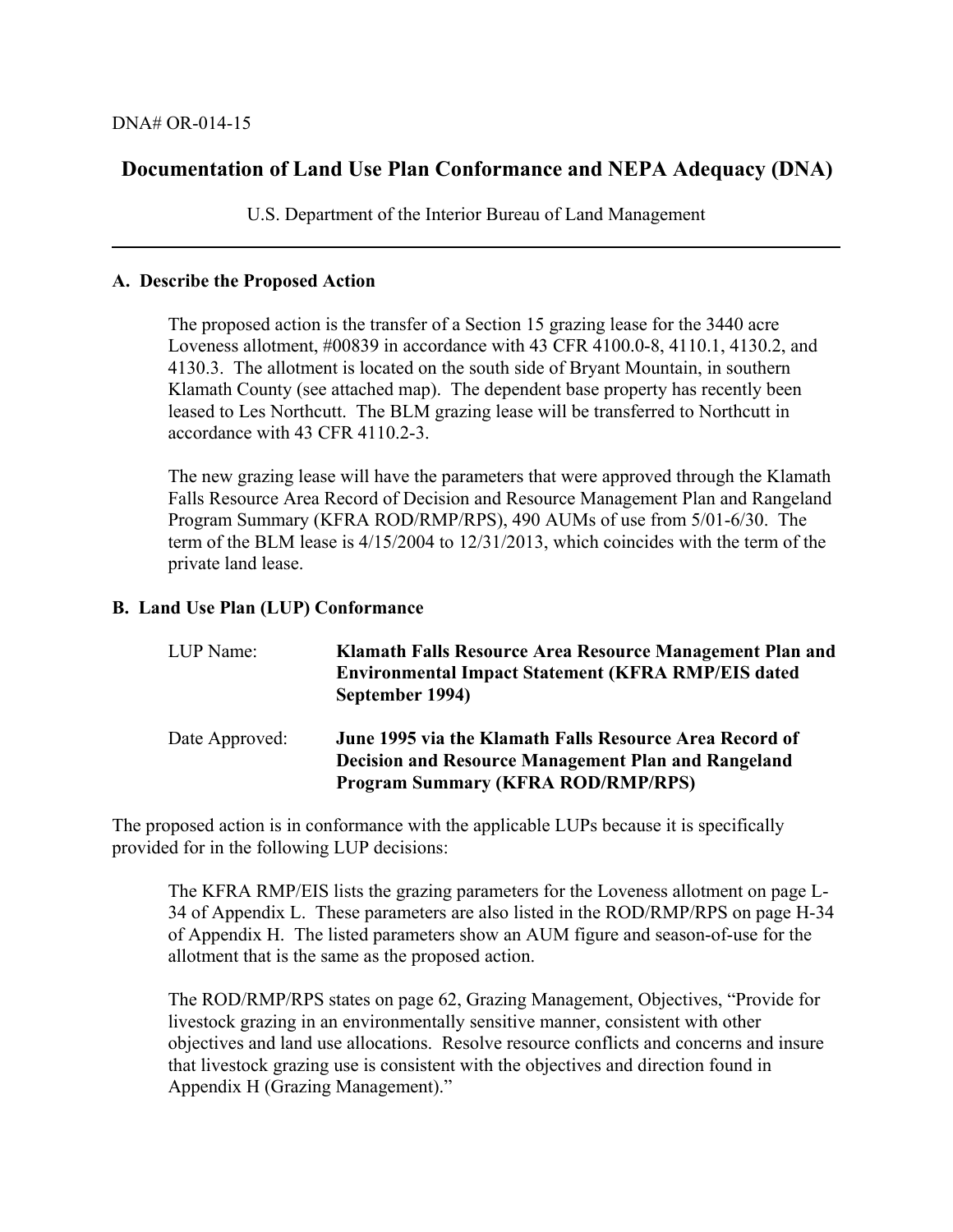The ROD/RMP/RPS states on page 62, Grazing Management, Land Use Allocations, "Provide for initial levels of livestock grazing within the parameters outlined, by allotment, in Appendix H*.*"

#### **C. Identify applicable NEPA documents and other related documents that cover the proposed action.**

List by name and date all applicable NEPA documents that cover the proposed action.

### **Klamath Falls Resource Area Resource Management Plan and Environmental Impact Statement (KFRA RMP/EIS dated September 1994)** approved via the **June 1995 Klamath Falls Resource Area Record of Decision and Resource Management Plan and Rangeland Program Summary (KFRA ROD/RMP/RPS)**

#### **D. NEPA Adequacy Criteria**

#### **1. Is the current proposed action substantially the same action (or is a part of that action) as previously analyzed? Is the current proposed action located at a site specifically analyzed in an existing document?**

 The proposed action is consistent with and the same as the grazing management identified in the RMP/EIS Preferred Alternative. Environmental impacts of grazing, for all allotments, is found in Chapter 4 – "Environmental Consequences" (4-1 through 4- 143) of the RMP/EIS.

#### **2. Is the range of alternatives analyzed in the existing NEPA document(s) appropriate with respect to the current proposed action, given current environmental concerns, interests, and resource values?**

The proposed action lies within the range of alternatives analyzed in the RMP/EIS. These are summarized in table S-1 "Comparisons of Allocations and Management by Alternative", pages 18-50 and in table S-2 "Summary of Environmental Consequences by Alternative", pages 52-53. Since this plan is relatively recent, it more than adequately reflects current environmental concerns, interests, and resource values.

#### **3. Is the existing analysis valid in light of any new information or circumstances?**

A review was conducted to determine if any new information, studies, and analyses were available that would provide data that would materially differ from the data in the earlier analyses performed in the RMP, ROD, FEIS, and DEIS documents noted above. The following was found:

• No rangeland monitoring studies have been performed on this allotment as it is a low priority C category allotment and there have been no indications that the allotment has any resource related problems that need monitoring.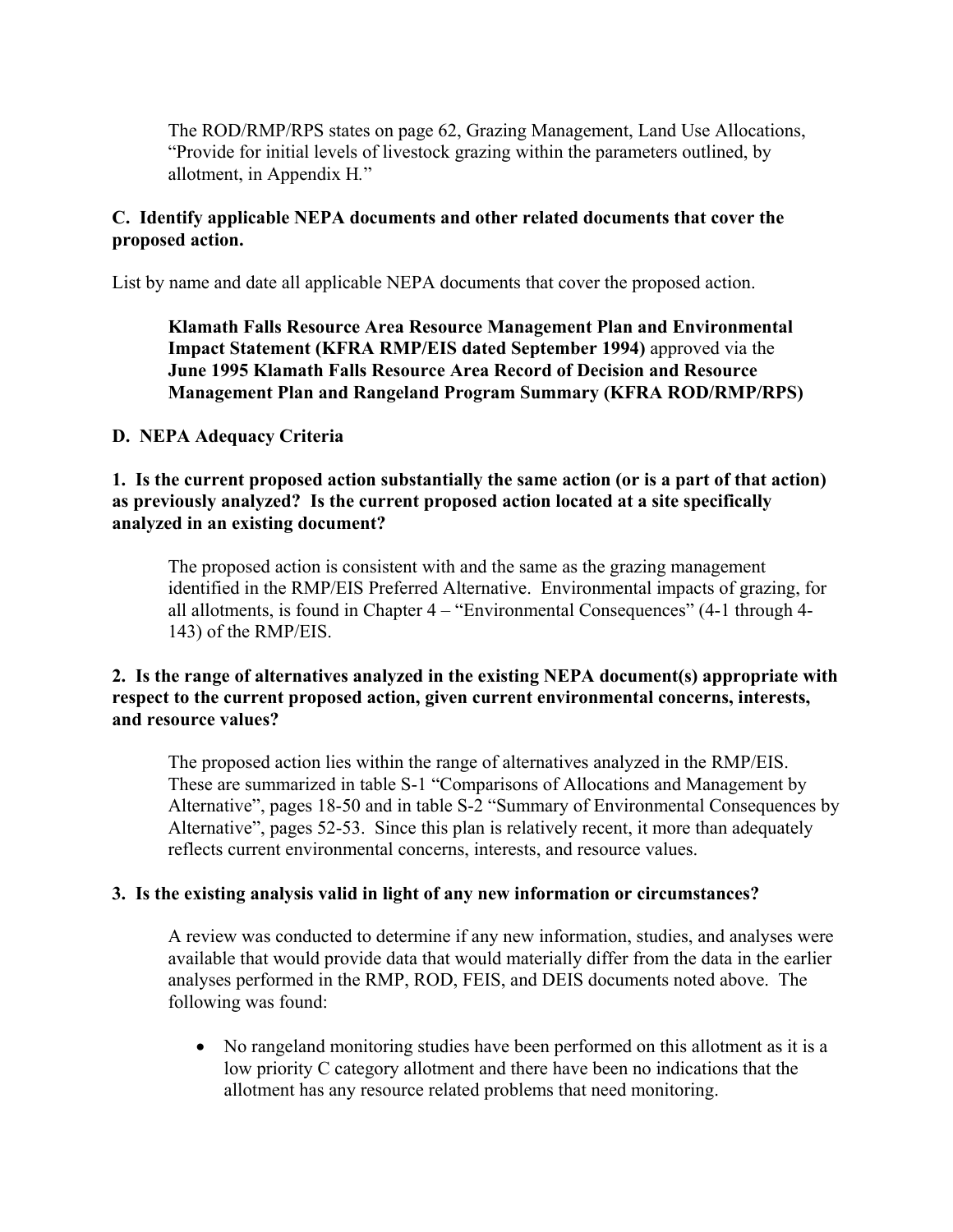• In accordance with 43 CFR 4180, the Klamath Falls Resource Area is in the process of implementing the Standards for Rangeland Health and Guidelines for Grazing Management. A Rangeland Health Standards Assessment is scheduled to be completed for the Loveness allotment in 2008. This assessment will ascertain whether the allotment is meeting, not meeting, or making significant progress towards meeting the 5 Standards for Rangeland Health.

The existing analysis performed in the LUP sited in B. above is still considered valid at this time, including the described/analyzed livestock grazing impacts.

## **4. Do the methodology and analytical approach used in the existing NEPA document(s) continue to be appropriate for the current proposed action?**

The RMP was approved in 1995 and prepared under the guidance provided by BLM planning regulations issued under the authority of the Federal Land Policy and Management Act of 1976 (FLPMA) and in conformance with regulations established by the Council on Environmental Quality regarding the preparation of Environmental Impact Statements as required by the National Environmental Policy Act of 1970 (NEPA). This guidance is currently considered appropriate. In addition, the rangeland inventory and monitoring methods used at the time of the RMP development are still currently approved as being appropriate for the analysis of the proposed action.

## **5. Are the direct and indirect impacts of the current proposed action substantially unchanged from those identified in the existing NEPA document(s)? Does the existing NEPA document analyze site-specific impacts related to the current proposed action?**

The proposed action is essentially the same action as was analyzed by the existing NEPA documents sited throughout this document. The direct and indirect impacts of livestock grazing on this allotment were analyzed in most of the major sections of Chapter 4 – Environmental Consequences in the RMP/EIS. No new information has been discovered that would indicate that the previous analysis of impacts would change substantially.

The details of the proposed action were also covered in Appendix L - Grazing Management, page L-41. On this page, under Identified Resources Conflicts/Concerns was the following: Under current management the range condition, level or pattern of utilization, and/or season-of-use may be unacceptable; or carrying capacity may be exceeded. The accompanying Management Objective was: Maintain or improve rangeland condition and productivity through a change in grazing management practices, timing, and/or level of active use. The basis for this objective was professional judgment of conditions in the allotment. The proposed change in the season of use from 4/21-7/28 to 5/1-6/30 resulted from this objective.

#### **6. Are the cumulative impacts that would result from implementation of the current**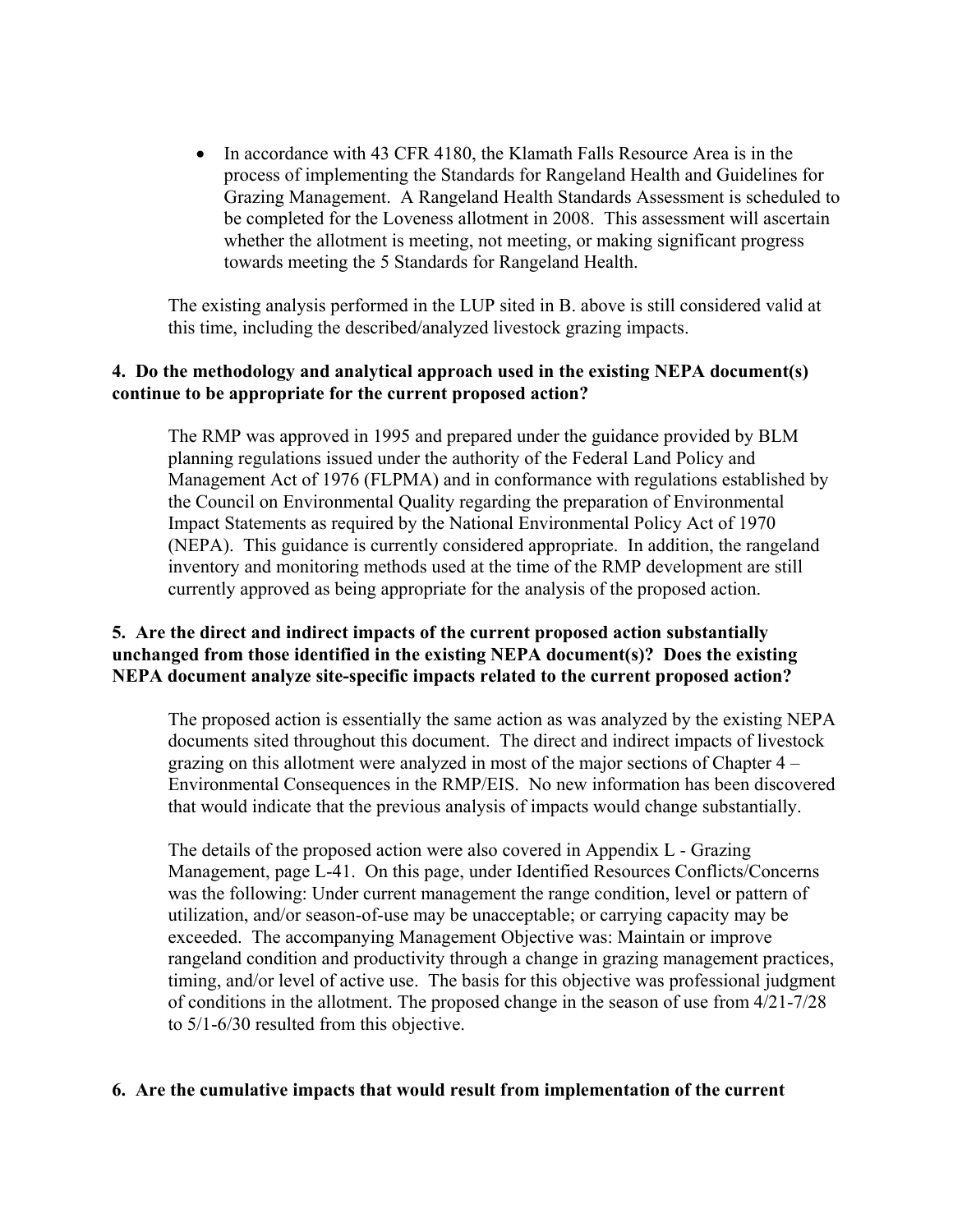## proposed action substantially unchanged from those analyzed in the existing NEPA document(s)?

The cumulative impacts of the proposed action are essentially the same as those analyzed in the NEPA documents sited throughout this document. No new impacts would result from the proposed action that have not already been analyzed.

# 7. Are the public involvement and interagency review associated with existing NEPA document(s) adequate for the current proposed action?

The public involvement associated with the NEPA documents referenced above is outlined on pages R-7 and R-8 of the KFRA ROD/RMP/RPS under Public Involvement. This effort was in conformance with NEPA and FLPMA and is still considered adequate for the proposed action.

**E.** Interdisciplinary Analysis: Identify those team members conducting or participating in the NEPA analysis and preparation of this worksheet.

Klamath Falls Resource Area, Oregon

Name

Title

| Dana Eckard   | Rangeland Management Specialist/author |
|---------------|----------------------------------------|
| Lou Whiteaker | <b>Botanist</b>                        |
| Tim Canaday   | Archaeologist                          |
| Mike Turaski  | Hydrologist                            |
| Steve Hayner  | Wildlife Biologist                     |

## Conclusion

Х Based on the review documented above, I conclude that this proposal conforms to the applicable land use plan and that the NEPA documentation fully covers the proposed action and constitutes BLM's compliance with the requirements of NEPA

Note: If you found that one or more of these criteria is not met, you will not be able to check this box.

 $\frac{1}{86}$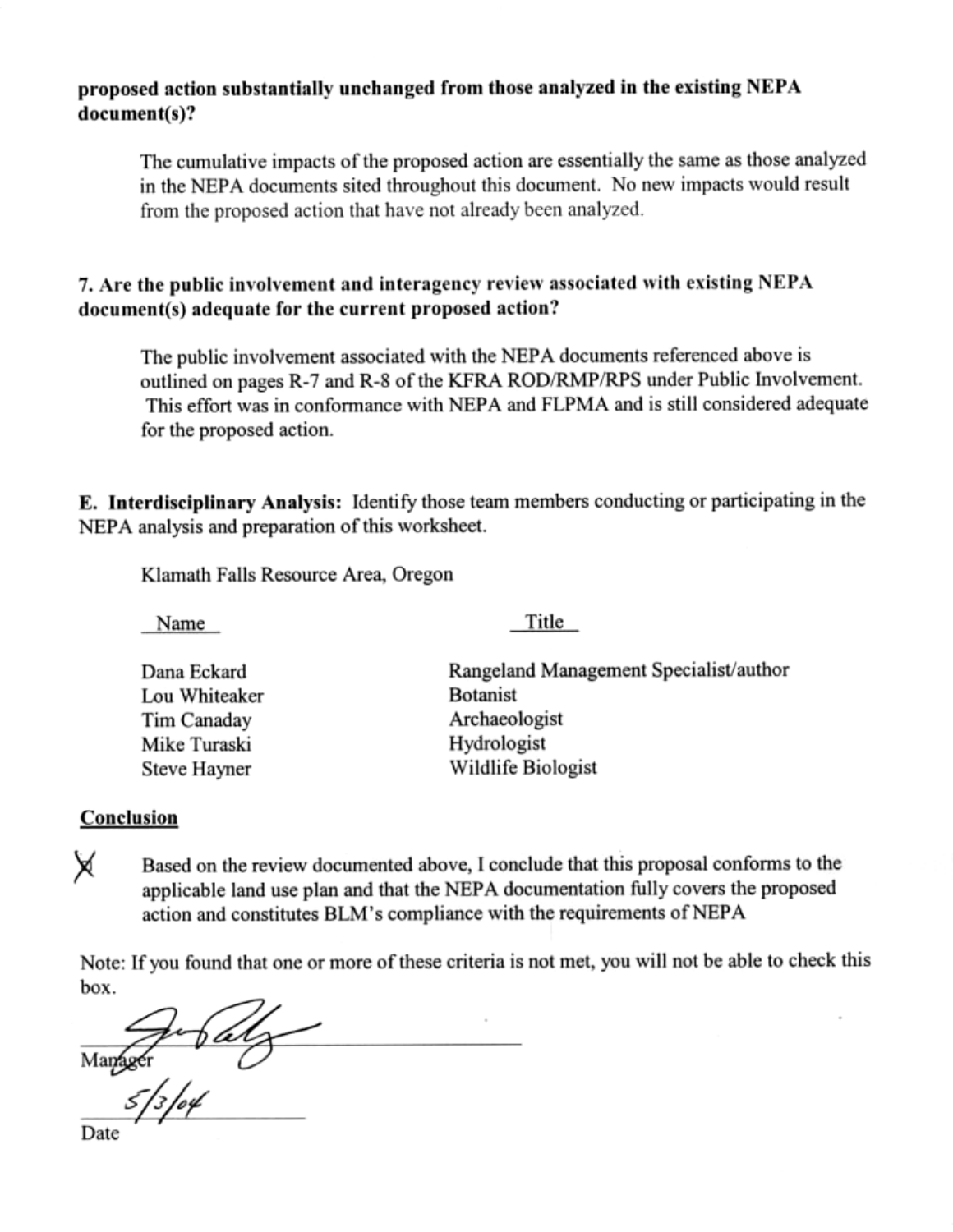Note: The signed Conclusion on this Worksheet is part of an interim step in the BLM's internal decision process and does not constitute an appealable decision.